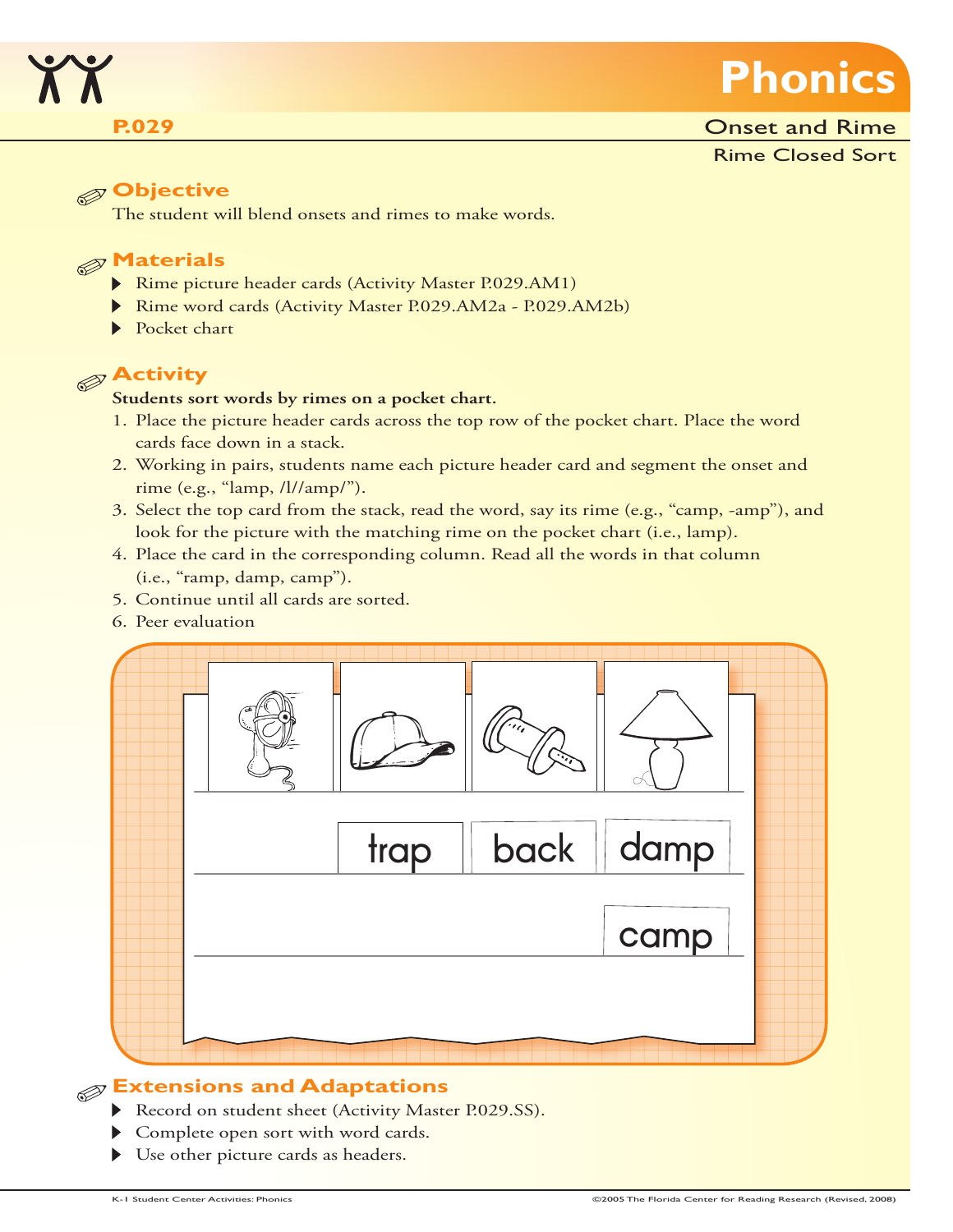

#### Rime Closed Sort **P.029.AM1**



rime picture header cards: fan, cap, tack, lamp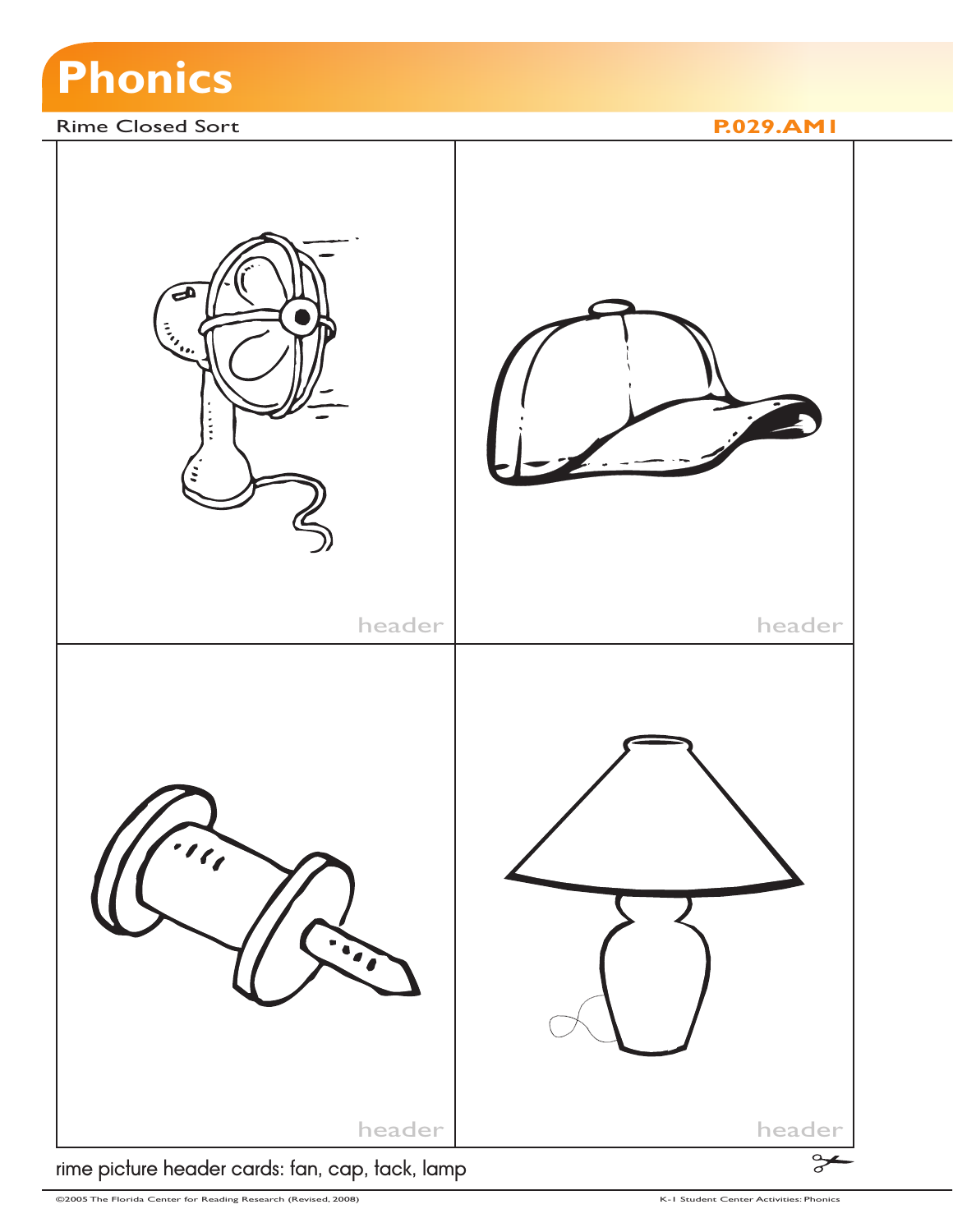

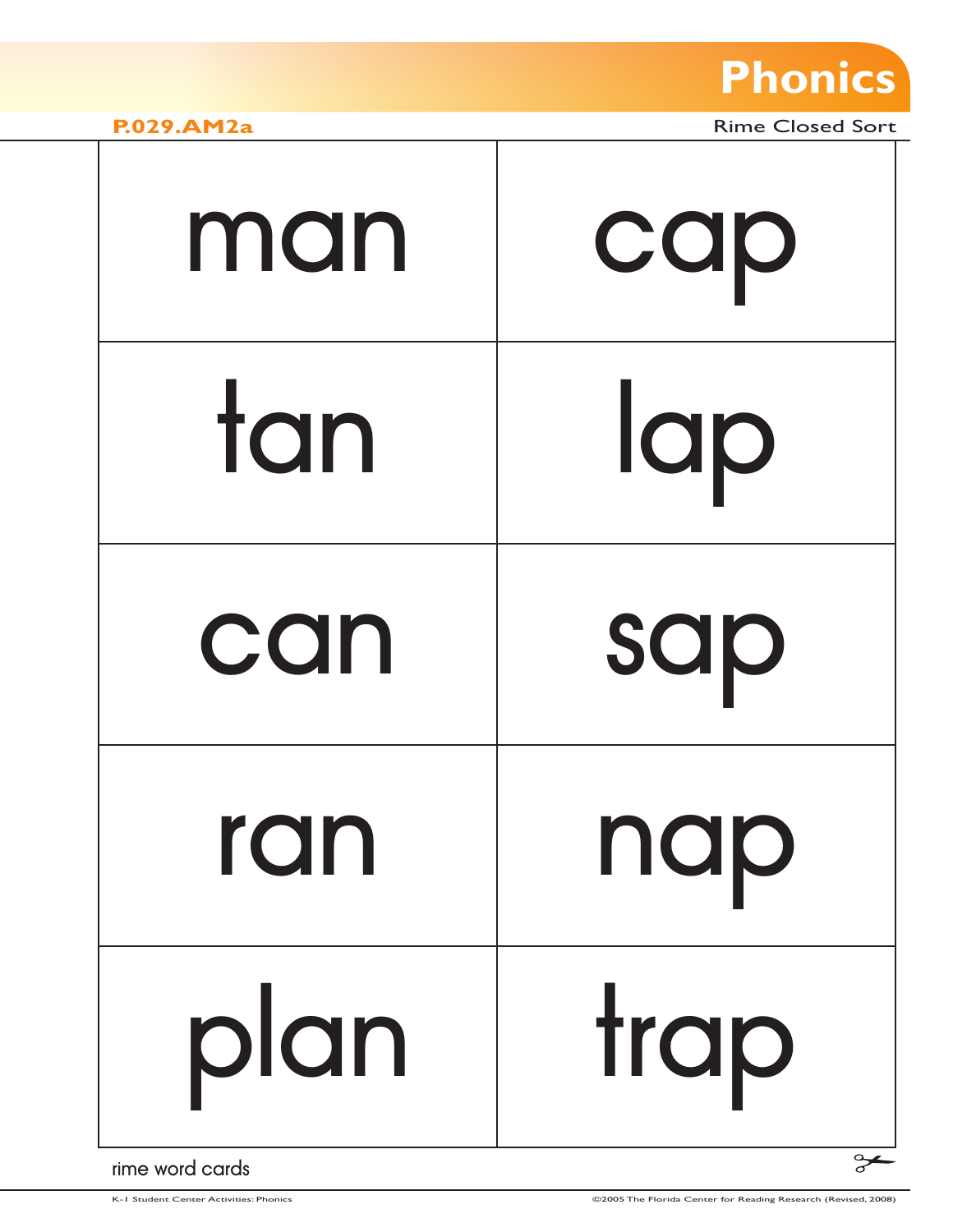

Rime Closed Sort **P.029.AM2b**

| pack  | camp  |
|-------|-------|
| rack  | ramp  |
| sack  | damp  |
| back  | cnamp |
| track | stamp |

rime word cards